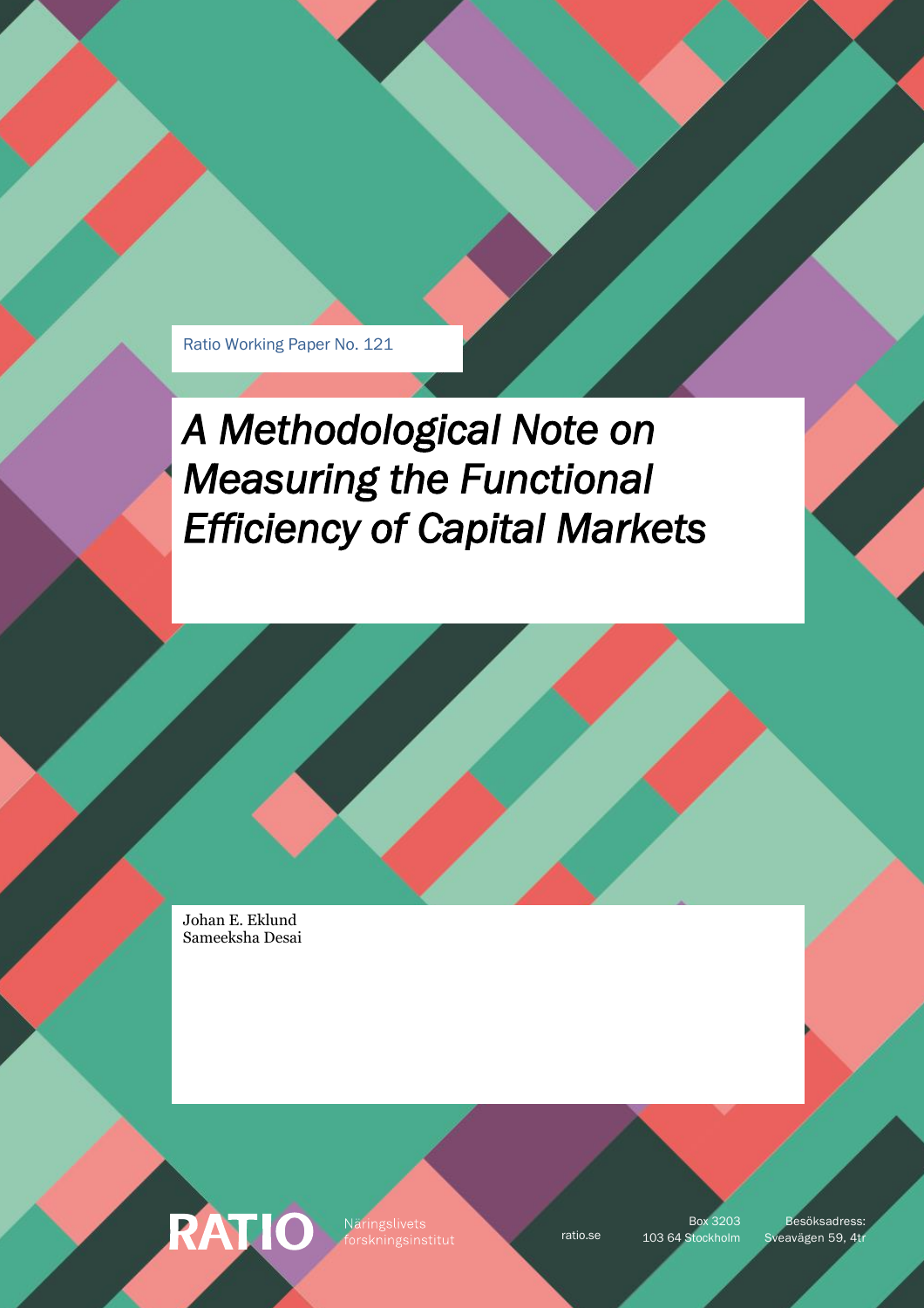## **A Methodological Note on Measuring the Functional Efficiency of Capital Markets**

Johan E. Eklund Jönköping International Business School P.O. Box 1026, 551 11, Jönköping, Sweden and The Royal Institute of Technology Email: johan.eklund@ihh.hj.se

Sameeksha Desai Max Planck Institute of Economics 10 Kahlaischestrasse, Jena, 07745, Germany Email: desai@econ.mpg.de

### **Abstract**

We apply the accelerator principle to measure the functional efficiency of capital markets. We estimate the elasticity of capital with respect to output using a panel of firms across 44 countries, and compare the results with existing approaches. Furthermore, we correlate our measure with corporate governance institutions.

**JEL classifications**: C00, G32, P00

**Keywords:** Allocation of capital, accelerator principle, functional efficiency

**Acknowledgments:** Johan Eklund thanks Sparbankernas Forskningsstiftelse and the Söderbergska Foundation; Sameeksha Desai thanks the Kauffman Foundation and Max Planck Institute. We thank Zoltan Acs, Åke E. Andersson, David Audretsch, Per-Olof Bjuggren, Börje Johansson, Dan Johansson, Prashanth Mahagaonkar, Roger Stough, Daniel Wiberg and participants at seminars held at Jönköping International Business School. This paper is also available as a working paper at the Max Planck Institute of Economics and at the Royal Institute of Technology.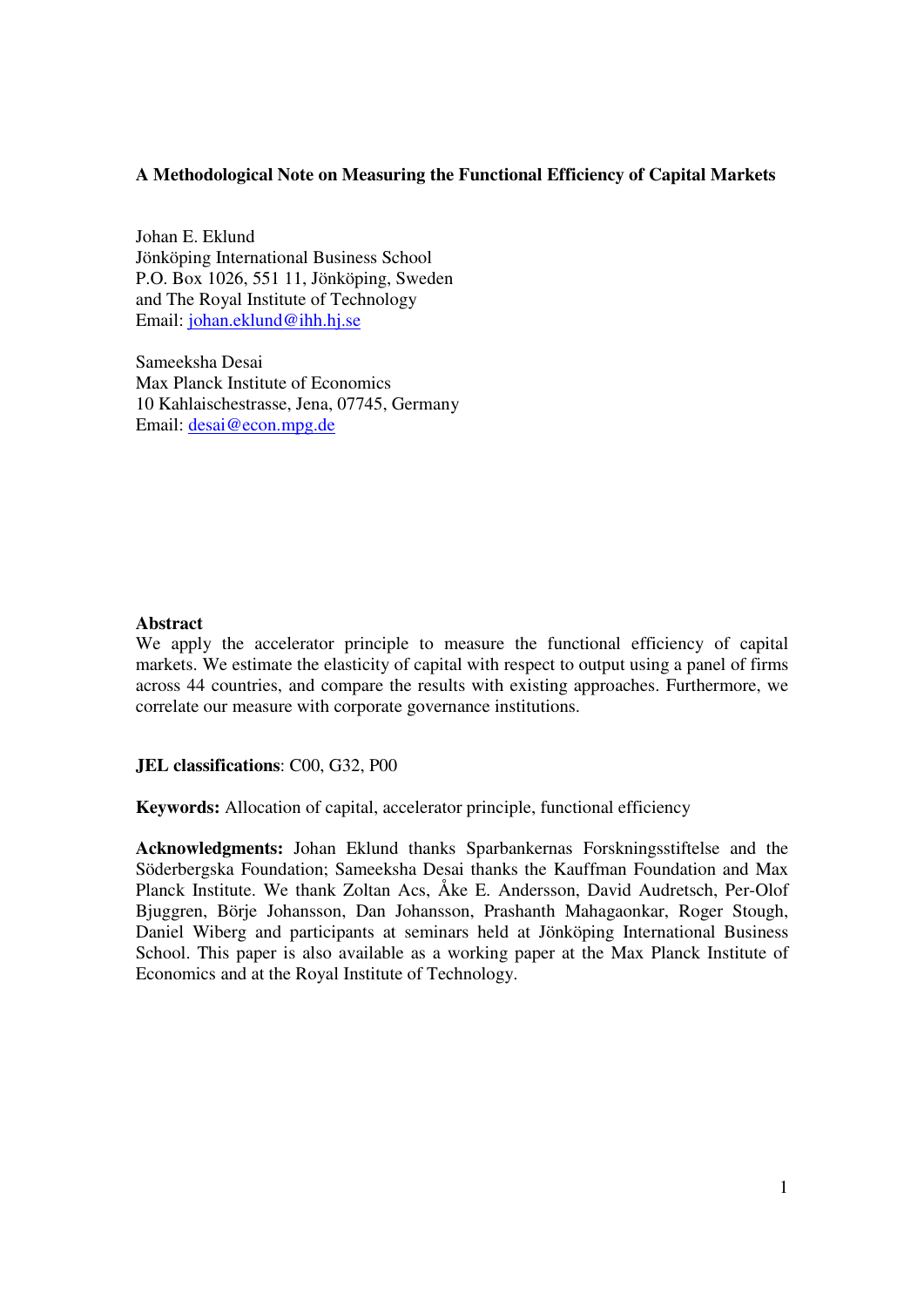#### **Introduction**

The allocation of capital and relevant institutions are critical determinants of economic performance, but cross-country research is complicated by the significance of economic development. We derive a method where this is not the case.

#### **Econometric Model**

To estimate the functional efficiency of capital allocation<sup>1</sup>, Wurgler  $(2000)$  estimates industry elasticity of *investments* with respect to industry value-added. Mueller and Reardon (1993) do this by estimating Marginal *q*, which measures the return on investments relative to opportunity cost (see Gugler et al., 2004). The use of Marginal *q* is consistent with conventional investment theory, but Wurgler's measure is not<sup>2</sup>.

To measure capital allocation at the *firm* level, we modify Wurgler (2000) to make the method consistent with the accelerator principle and investment theory. To do this, we measure elasticity of *capital* with respect to output, measured as *sales.* Assuming constant prices, changes in sales will be proportional to changes in output. C*eteris paribus*, higher elasticity of capital with respect to sales means quicker response to changes in expected returns and therefore, more efficient capital allocation.

<sup>1</sup> Tobin (1984).<br><sup>2</sup> Wurgler (2000) estimates elasticity of investments with respect to value added,  $\eta$ ,

as:  $\ln\left|\frac{I_t}{I}\right| = \alpha + \eta \ln\left|\frac{V_t}{V}\right| + \varepsilon$ J )  $\overline{\phantom{a}}$ l ſ  $= \alpha +$ J  $\backslash$  $\overline{\phantom{a}}$ l ſ  $-1$   $\bigvee$   $\bigvee$   $\bigvee$   $\bigvee$   $t-1$  $\ln \left| \frac{I_t}{I}\right| = \alpha + \eta \ln$ *t t t t V V I*  $\left(\frac{I_t}{I}\right) = \alpha + \eta \ln \left(\frac{V_t}{I} \right) + \varepsilon$ , where *I* is industry investments (gross fixed capital formulation) and *V* is value added. Presumably he does this for empirical reasons, since he uses aggregated industry data. However, one may still expect a high correlation between  $\eta$  and  $\lambda^*$ . For elasticity of capital to equal elasticity of investments, it is necessary that  $\Delta K_t^* = \Delta I_t$ . This happens only if  $I_{t-1} = \delta K_{t-1}$  which implies that  $K_{t-1}^* = K_{t-1}$ . Mueller and Reardon (1993) estimate  $q_m$  as:  $\frac{M_t - M_{t-1}}{M} = -\delta + q_m \frac{I_t}{M} + \varepsilon$  $-1$   $M_{t-}$ −  $1 \t M_{t-1}$ 1 *t*  $\frac{M_{t-1}}{M_{t-1}} = -\delta + q_m \frac{I_t}{M_t}$  $t - M_t$ *M*  $\frac{1}{M} = -\delta + q_m \frac{I}{M}$  $\frac{M_t - M_{t-1}}{M} = -\delta + q_m \frac{I_t}{M} + \varepsilon$ , where M<sub>*t*</sub> and *I<sup>t</sup>* is market value and investments respectively.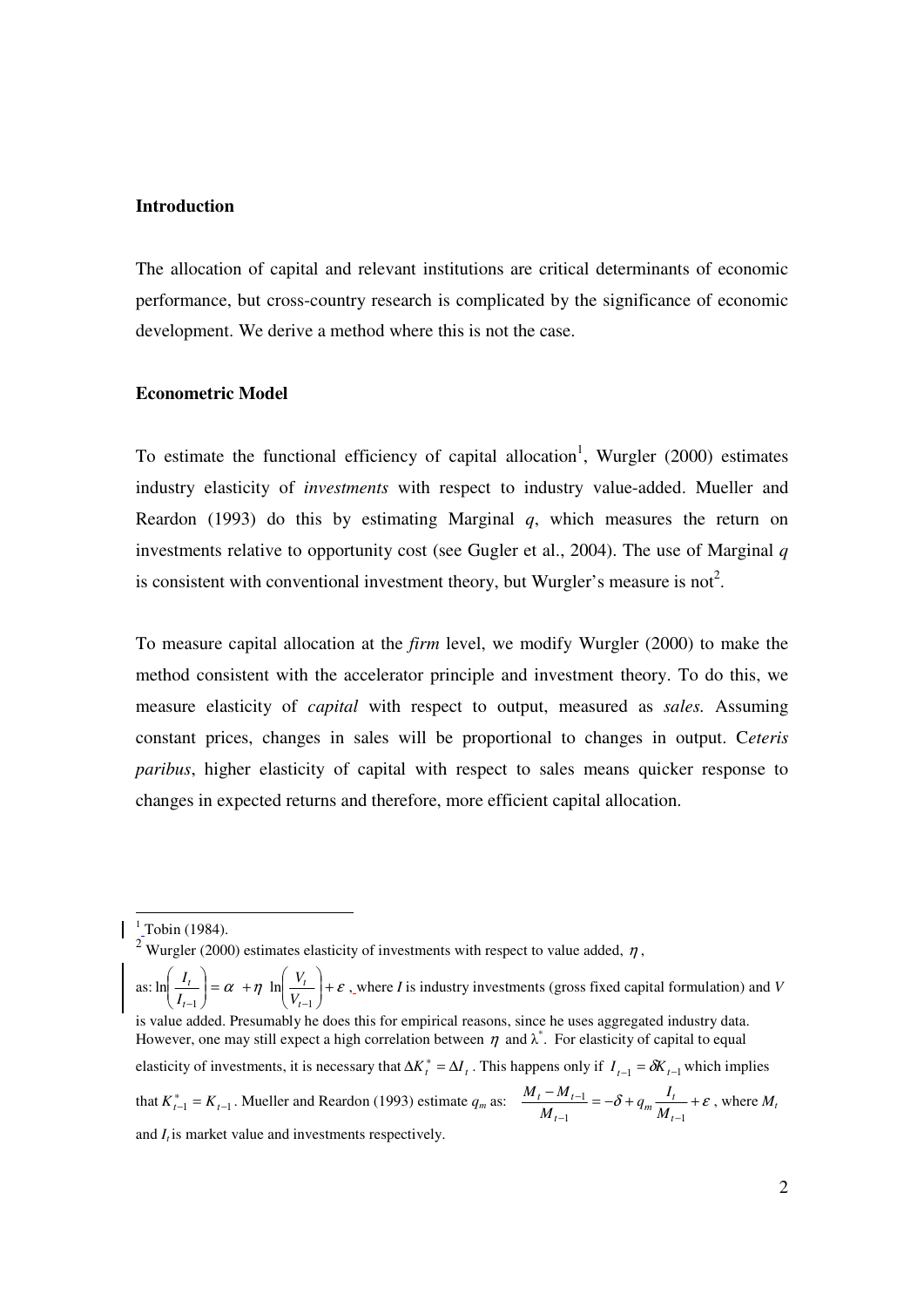The accelerator model of investments captures time structure and responses to changes in expectations. Several proxies can be used as accelerators<sup>3</sup>. We choose sales because of inconsistent measurements of value-added across industries and countries<sup>4</sup>.

In accelerator models, the desired level of capital,  $K_t^*$  is determined by output,  $Y_t$ :

$$
K_t^* = kY_t \tag{1}
$$

where *k* is the capital coefficient (capital-output ratio)<sup>5</sup>. We assume  $K_t^*$  to equal to actual capital,  $K_t$ . This means net investments,  $I_t$  and  $(K_t - K_{t-1})$ , are proportional to changes in desired stock of capital,  $K_t^* - K_{t-1}^*$ . Net investments,  $N_I$ , is expressed:

$$
NI_t = \lambda (Y_t - Y_{t-1})
$$
\n<sup>(2)</sup>

Net investments are proportional to an accelerator  $\lambda$ . If  $K_t^* = K_t$  then  $\lambda = k$ . This equilibrium assumption is typically unfulfilled, but not relevant here<sup>6</sup>. For gross investments, we add replacement investments which are proportional to old capital,  $\delta K$ <sub>t−1</sub> :

$$
I_t = \delta K_{t-1} + \lambda \Delta Y_t \tag{3}
$$

We divide both sides with *Kt-1*:

 $\overline{\phantom{a}}$ 

$$
\frac{I_t}{K_{t-1}} = \delta + \lambda \frac{\Delta Y_t}{K_{t-1}}
$$
\n<sup>(4)</sup>

 $3$  Tinbergen (1938, 1939), Jorgenson and Siebert (1968), Kuh (1963) and Jorgenson (1971).

<sup>&</sup>lt;sup>4</sup> Value-added is calculated in two ways: 1) Sales – costs for intermediary goods, 2) Profit + cost of labor. Sales are relatively unproblematic but costs of intermediary goods and labor are counted differently across countries.

 $<sup>5</sup>$  Kaldor (1963) argues this ratio is stable over time.</sup>

 $<sup>6</sup>$  If fulfilled, there would be efficient allocation all the time, with an elasticity of one. See Jorgenson (1971)</sup> and Tinbergen (1938).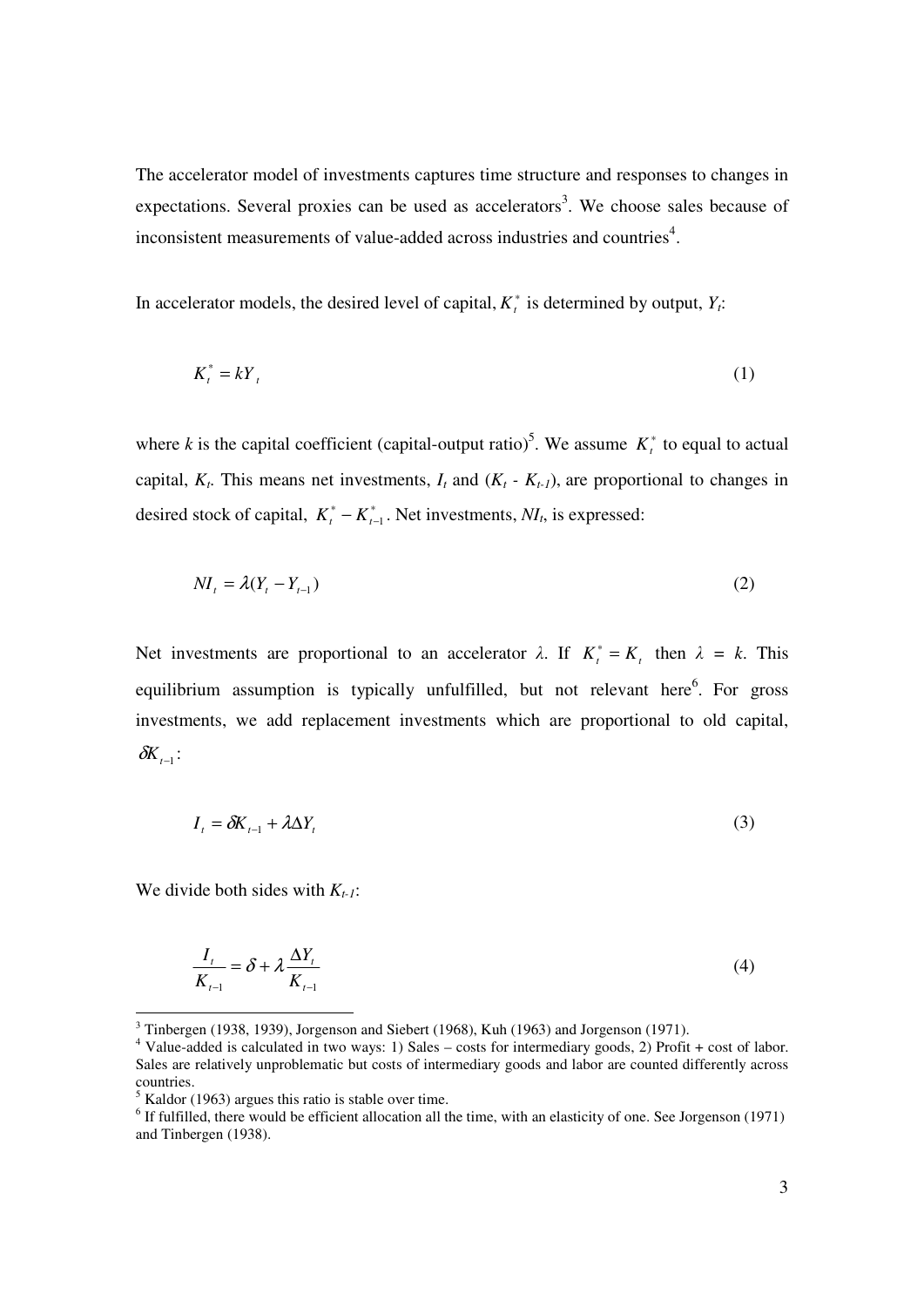Since  $K_t^* = kY_t$ , this is reformulated as:

$$
\frac{I_t}{K_{t-1}} = \delta + \lambda^* \frac{\Delta Y_t}{Y_{t-1}}
$$
\n<sup>(5)</sup>

where  $\lambda^* = (\lambda/k)$ , which is *elasticity of capital* with respect to *output* (sales). This is additionally useful because it achieves a normalization that reduces heteroskedasticity, making equation 4 possible to estimate. Note that if  $K_t^* = K_t$  at every point in time, then  $\lambda$  $= k$ , which means  $\lambda^* = 1$ .

We estimate for each country:

$$
\frac{I_{i,t}}{K_{i,t-1}} = \delta + \alpha_i + \theta_t + \lambda^* \frac{\Delta S_{i,t}}{S_{i,t-1}} + \varepsilon_{i,t}
$$
\n
$$
\tag{6}
$$

where  $\lambda^*$  is elasticity of investments with respect to sales, *I* is investments made by firm *i* in period *t*, *K* is capital stock in period *t-1* and *S* is sales in period *t*.

Cross-country panel studies are interested in country-specific estimations of capital elasticity, favoring a *fixed effects* model with *firm* and *time effects* ( $\alpha_i$  and  $\theta_t$ ).

### **Data**

We use firm-level accounting data from *Standard & Poor's Compustat Global* to measure gross investments:

$$
I = After tax profit-dividends + depreciation + \Delta Equity + \Delta Debt + R&D
$$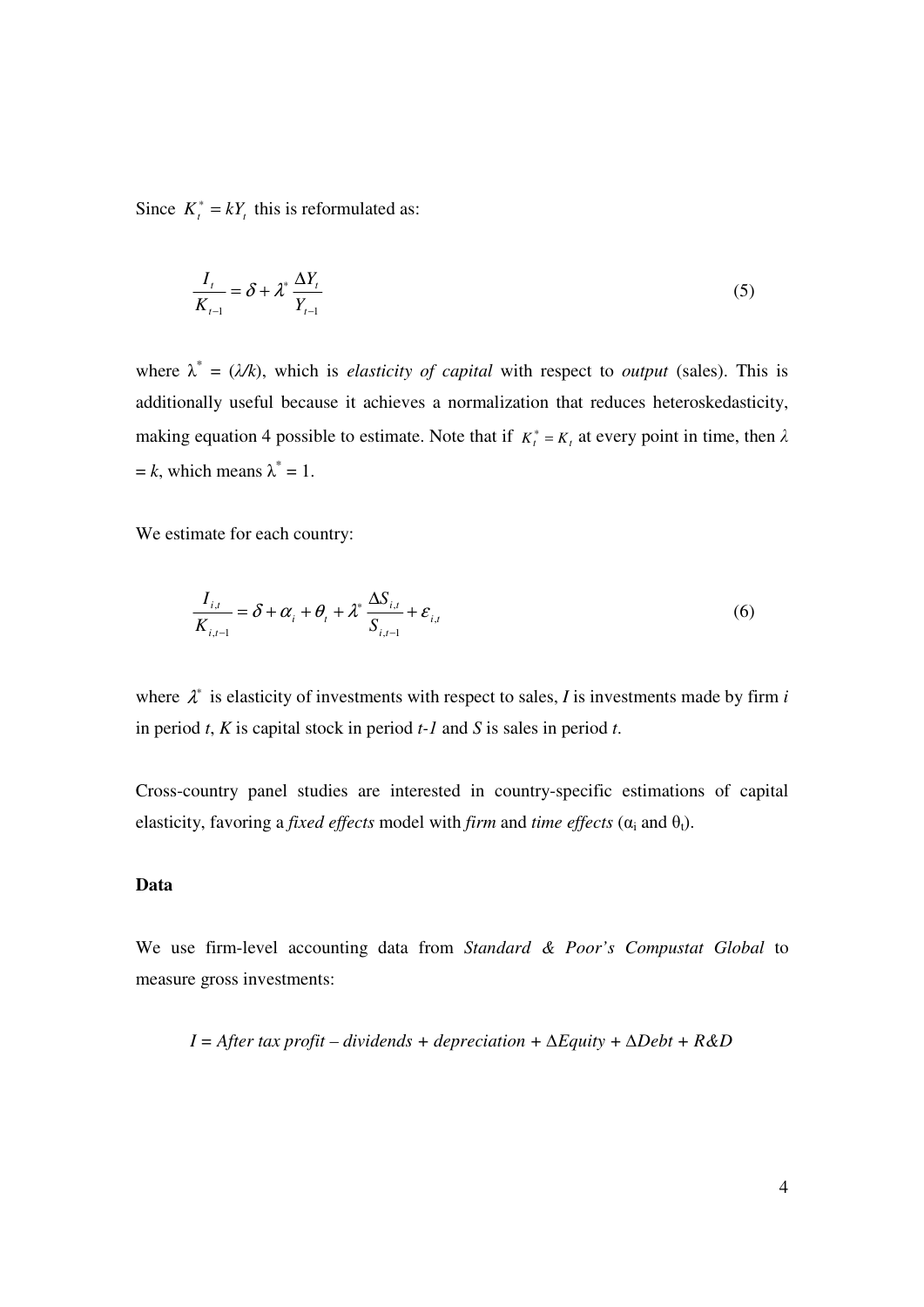This adequately reflects actual investments. Using gross investments is more appropriate than net investments because it is not possible to obtain reliable estimates for replacement investments. Although advertising and marketing should arguably be included in investments (Mueller and Reardon, 1993), we exclude them because of inconsistently available across countries. Financial firms are excluded from the sample.

The measure of capital is selected to be consistent across countries. Variables are adjusted to 2000 constant prices with inflation data from International Financial Statistics (IMF). A total of 11984 included firms yield 61292 observations across 44 countries. To minimize the weight of outliers, observations for each country are cut five percent at each end of the distribution. In Table 1, we group countries by legal origin (see La Porta et al., 2003).

We use the following explanatory variables: Property rights (Holmes et al, 1997); Minority shareholder protection (Pagano and Volpin,  $2005^7$ ); Law and order (averaged for 1982-1995, from *International Country Risk Guide*); Ownership concentration (La Porta et al, 1998); Family ownership concentration (La Porta et al, 1999 $\delta$ ). We add dummies for legal origins (La Porta et al., 2003) classified as English, German, French, Scandinavian and Socialist/Communist. We use standard controls for economic development as logarithm of 1995 GDP and economic growth as average GDP growth between 1980 and  $2002^9$ .

# **Results**

We compare our measure with estimates of marginal *q* by Gugler et al (2004) and find no significant correlation. However, marginal  $q$  is significantly correlated with ownership concentration, property rights and shareholder protection. The merit of our model is reflected in Table 2. When we regress Wurgler's elasticity estimates on our measure of elasticity, the coefficient is close to one (Table 3). The interesting comparison between

<sup>&</sup>lt;sup>7</sup> This is an extended version of La Porta et al (1998), also called the LLSV Pagano-Volpin anti-director index. It covers 1993 to 2001; we use the average.

<sup>&</sup>lt;sup>8</sup> This is measured as control rights, not cash-flow rights. Data for Indonesia, Philippines, Taiwan and Thailand is from Claessens et al (2000).

<sup>9</sup> Data for both is from *World Development Indicators;* data for Taiwan is from La Porta et al. (1997).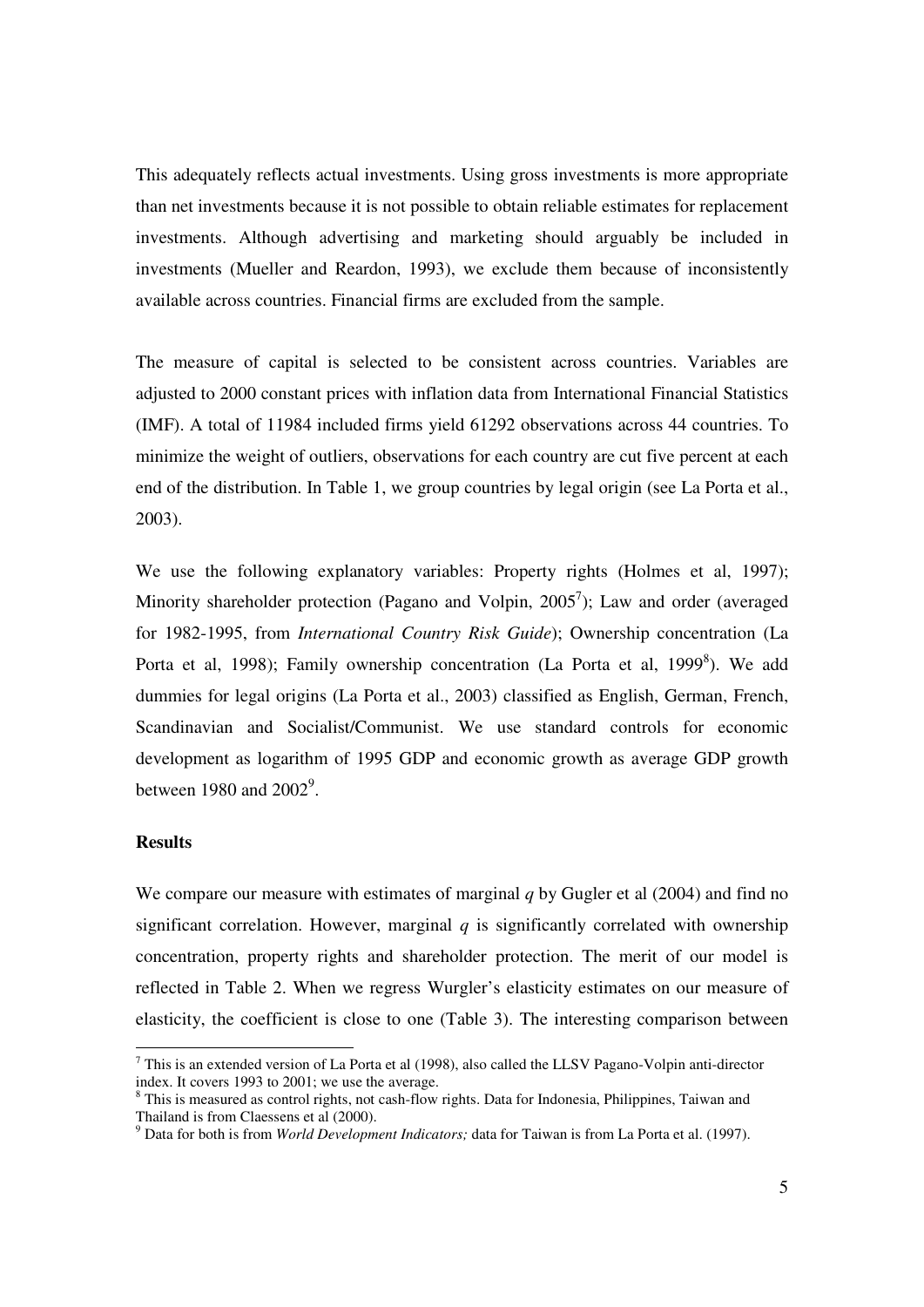Wurgler (2000) and our measure is the correlation with control variables. GDP growth is significant and negatively correlated with both our measure (-0.34) and Wurgler (-0.4). However, current GDP is positively and significantly correlated with Wurgler's measure (0.44) but *not* our measure. This suggests our measure is not sensitive to economic development but is sensitive to economic growth. This makes it robust for cross-country study.

Results for legal origin do not support the legal origins hypothesis (La Porta et al., 1998). We find weak protection of property combined with high ownership concentration, particularly family, appear to hamper capital allocation. Property rights and law and order have a positive and significant correlation (at the 5% level) with elasticity.

There are several explanations for capital elasticity greater than one. First, indivisibilities of production factors may make the production function discontinuous, so output cannot be produced proportionally to capital. Second, "excessive expectations" may affect estimates (Manne, 1945). Third, if  $I_t$  or  $K_t$  contain measurement errors, this can create scaling effects so estimated elasticity deviates from its true value. However, this is unlikely to be problematic here since variables were chosen for consistent cross-country estimation. This is why we use sales to measure output. Any measurement error will be consistent across all countries, since elasticity is a *relative* measure of efficiency of capital allocation. An interesting next step is to compare firms within a country.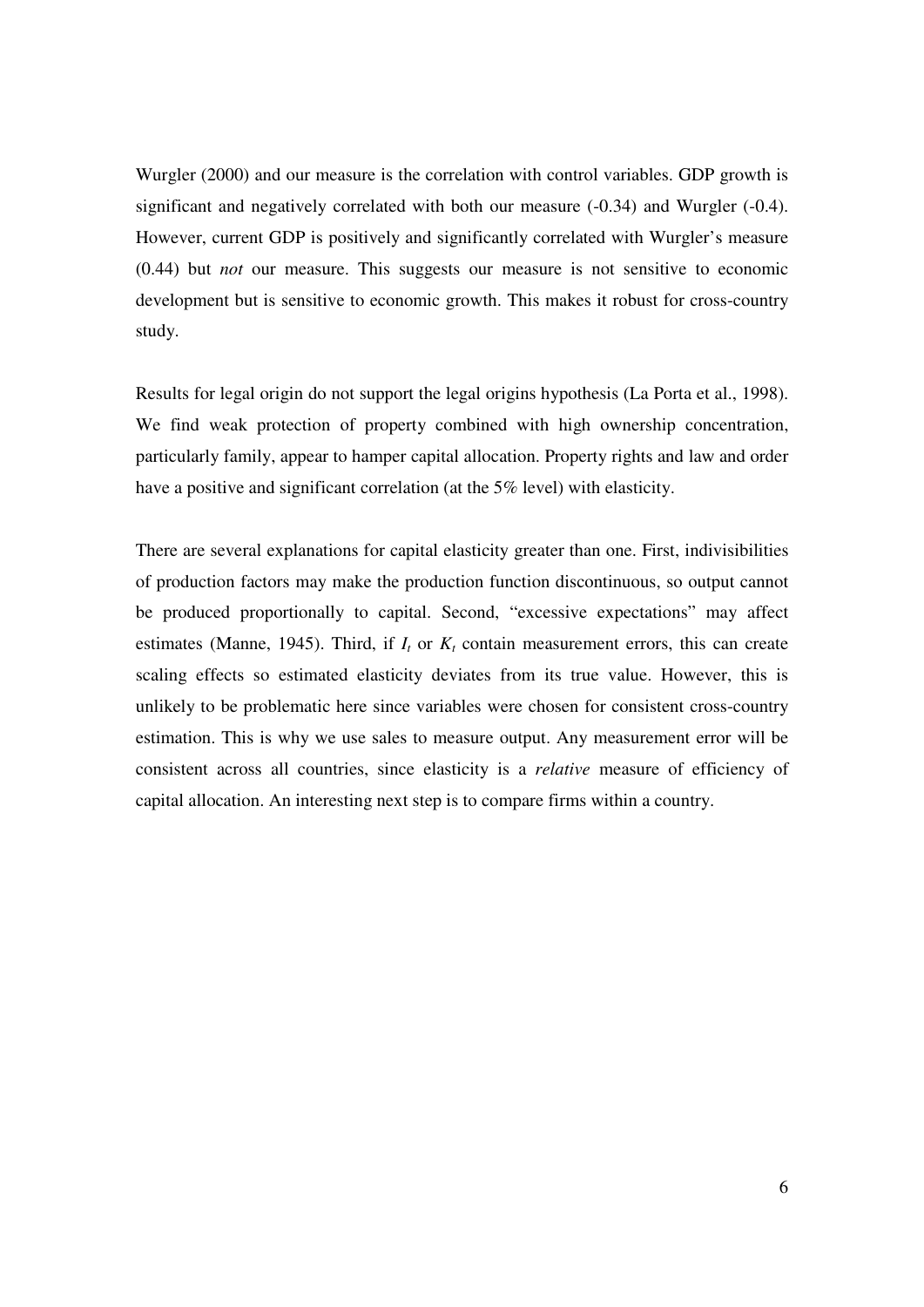#### **References**

Claessens, S., Djankov, S. and Lang, L.H.P, 2000, The Separation of Ownership and Control in East Asian Corporations, Journal of Financial Economics 58, 81-112.

Gugler, K, Mueller, D. and Yurtoglu, B, 2004, Corporate Governance and the Return on Investments, Journal of Law and Economics 47, 589-633.

Holmes, K., Johnson, B. and Kirkpatrick, M, 1997, *1997 Index of Economic Freedom* (The Heritage Foundation, Washington D.C.).

Jorgenson, D, 1971, Econometric Studies of Investment Behavior: A Survey, Journal of Economic Literature 9, 111-1147.

Jorgenson, D and Siebert, C, 1968, A Comparison of Alternative Theories of Corporate Investment Behavior, American Economic Review 58, 681-712.

Kaldor, N, 1963, Capital Accumulation and Economic Growth, in: Lutz, F. and Hague, D, eds, *The Theory of Capital* (MacMillan, London) 177-222.

Kuh, E, 1963, Theory and Institutions in the Study of Investment Behavior, American Economic Review 53, 260-268.

La Porta, R., Lopez-de-Silanes, F., Pop-Eleches, C., and Shleifer, A, 2003, Judicial Checks and Balances, NBER working paper no. 9775.

La Porta, R., Lopez-De-Silanes, F., Schleifer, A. and Vishny, R, 1998, Law and Finance, Journal of Political Economy 106, 1113-1155.

---1997, Legal Determinants of External Finance, Journal of Finance 52, 1131-1150.

Manne, A.S, 1945, Some Notes on the Acceleration Principle, Review of Economics and Statistics 27, 93-99.

Mueller, D. and Reardon, E, 1993, Rates of Return on Corporate Investment, Southern Economic Journal 60, 430-453.

Pagano, M and Volpin, P, 2005, The Political Economy of Corporate Governance, American Economic Review 95, 1005-1030.

Tinbergen, J, 1939, "A Method and its Application to Investment Activity" in: Statistical Testing of Business Cycle Theories, vol. 1 (League of Nations, Geneva).

---1938, Statistical Evidence on the Acceleration Principle, Economica 5, 164-176.

Tobin, J, 1984, On the Efficiency of Financial System, Lloyd's Banking Review 1, 1-15.

Wurgler, J, 2000, Financial Markets and the Allocation of Capital, Journal of Financial Economics 58, 187-214.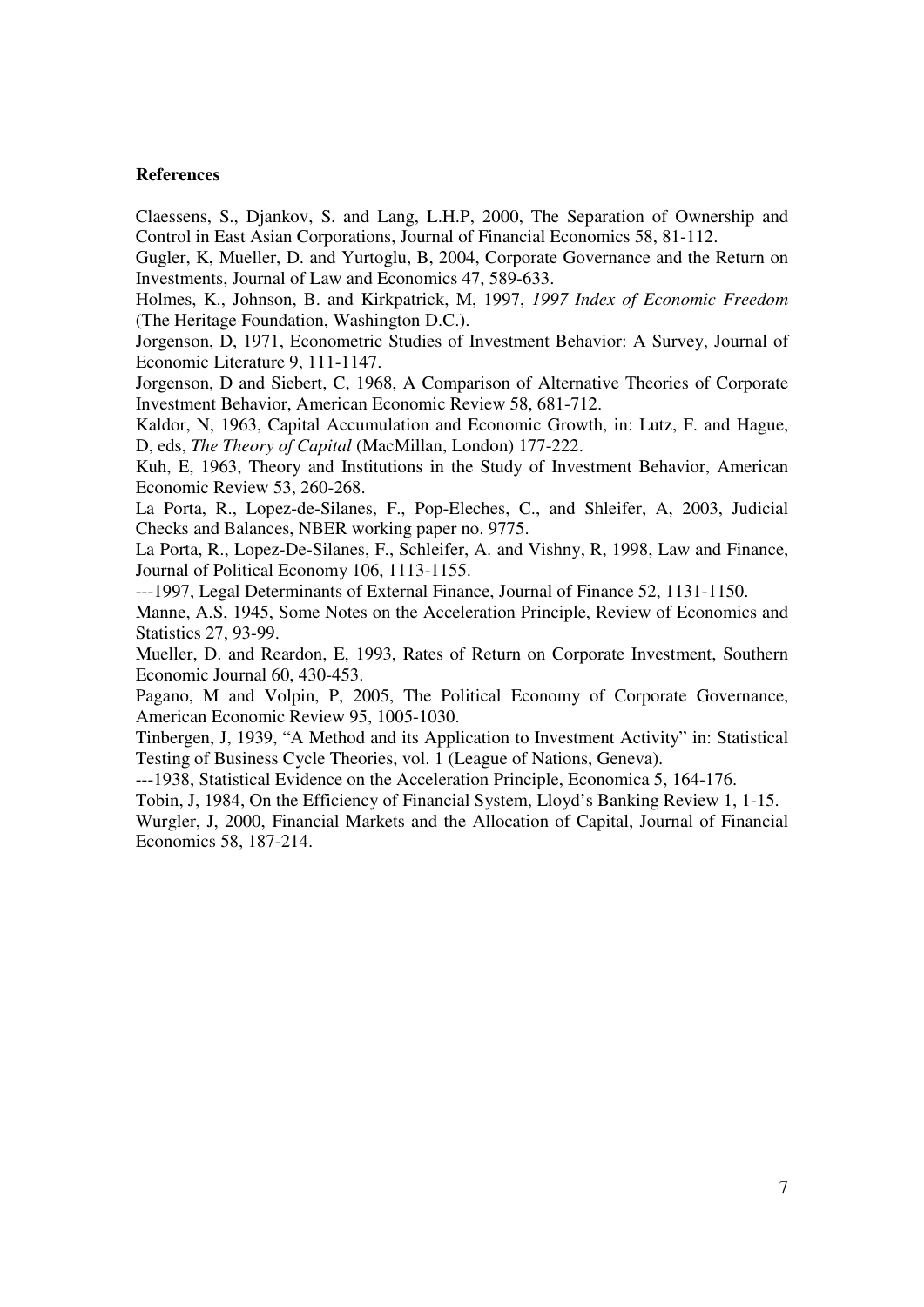| Country                                        | $\hat{\lambda}_j^*$ | t-value | Std. Err. | $\mathbb{R}^2$ | No. firms | No. obs. | <b>Period</b>            |
|------------------------------------------------|---------------------|---------|-----------|----------------|-----------|----------|--------------------------|
|                                                |                     |         |           |                |           |          |                          |
|                                                |                     |         |           |                |           |          |                          |
| Australia                                      | 0.621               | 13.7    | 0.045     | 0.09           | 377       | 2047     | 1999-2005                |
| Canada                                         | 0.849               | 15.0    | 0.057     | 0.14           | 303       | 1646     | 1999-2005                |
| Hong Kong                                      | 0.756               | 8.24    | 0.092     | 0.12           | 101       | 550      | 1999-2005                |
| India                                          | 0.687               | 13.6    | 0.051     | 0.17           | 169       | 912      | 1999-2005                |
| Ireland                                        | 1.464               | 6.99    | 0.210     | 0.26           | 33        | 178      | 1999-2005                |
| Israel                                         | 0.609               | 2.05    | 0.297     | 0.06           | 26        | 140      | 1999-2005                |
| Malaysia                                       | 0.400               | 16.4    | 0.024     | 0.15           | 524       | 2371     | 1999-2005                |
| New Zealand                                    | 0.829               | 3.02    | 0.275     | 0.07           | 52        | 234      | 2000-2005                |
| Pakistan                                       | 0.367               | 3.09    | 0.119     | 0.12           | 26        | 164      | 1998-2005                |
| Singapore                                      | 0.776               | 18.9    | 0.041     | 0.25           | 301       | 1363     | 2000-2005                |
| South Africa                                   | 1.064               | 6.26    | 0.170     | 0.09           | 114       | 512      | 2000-2005                |
| Thailand                                       | 0.523               | 9.91    | 0.053     | 0.13           | 217       | 1182     | 1999-2005                |
| United Kingdom                                 | 1.276               | 18.8    | 0.068     | 0.09           | 691       | 3774     | 1999-2005                |
| <b>United States</b>                           | 1.160               | 42.5    | 0.027     | 0.16           | 2137      | 11642    | 1999-2005                |
| English legal origin average <sup>a</sup>      | 0.884               | 54.7    | 0.016     | 0.11           | 5071      | 26715    |                          |
|                                                |                     |         |           |                |           |          |                          |
|                                                | (0.813)             |         |           |                |           |          |                          |
| Argentina                                      | 0.600               | 7.73    | 0.078     | 0.37           | 21        | 114      | 1999-2005                |
| Belgium                                        | 1.266               | 8.05    | 0.157     | 0.18           | 72        | 400      | 1999-2005                |
| <b>Brazil</b>                                  | 0.551               | 8.41    | 0.066     | 0.15           | 96        | 524      | 1999-2005                |
| Chile                                          | 0.431               | 7.96    | 0.054     | 0.20           | 80        | 438      | 1999-2005                |
| Colombia                                       | 0.283               | 1.88    | 0.151     | 0.13           | 10        | 54       | 1999-2005                |
| France                                         | 1.575               | 14.8    | 0.106     | 0.10           | 362       | 1976     | 1999-2005                |
| Greece                                         | 1.034               | 9.96    | 0.104     | 0.27           | 55        | 296      | 1999-2005                |
| Indonesia                                      | 0.342               |         |           | 0.07           | 170       | 764      |                          |
|                                                |                     | 4.92    | 0.069     |                |           |          | 1999-2005                |
| Italy                                          | 0.937               | 8.14    | 0.115     | 0.11           | 160       | 738      | 2000-2005                |
| Mexico                                         | 0.715               | 8.58    | 0.083     | 0.31           | 57        | 308      | 1999-2005                |
| The Netherlands                                | 1.595               | 11.2    | 0.142     | 0.15           | 113       | 620      | 1999-2005                |
| Peru                                           | 0.675               | 8.89    | 0.075     | 0.44           | 18        | 123      | 1997-2005                |
| The Philippines                                | 0.645               | 12.8    | 0.050     | 0.31           | 69        | 373      | 1999-2005                |
| Portugal                                       | 1.219               | 6.62    | 0.184     | 0.30           | 26        | 140      | 1999-2005                |
| Spain                                          | 0.942               | 11.8    | 0.080     | 0.25           | 76        | 410      | 1999-2005                |
| Turkey                                         | 0.567               | 2.53    | 0.224     | 0.06           | 29        | 156      | 1999-2005                |
| French legal origin average <sup>a</sup>       | 1.155               | 27.6    | 0.042     | 0.10           | 1414      | 7434     |                          |
|                                                | (0.836)             |         |           |                |           |          |                          |
|                                                |                     |         |           |                |           |          |                          |
| Austria                                        | 1.167               | 7.47    | 0.156     | 0.25           | 43        | 248      | 1999-2005                |
| Germany                                        | 1.579               | 18.7    | 0.085     | 0.12           | 431       | 2344     | 1999-2005                |
| Japan                                          | 0.603               | 38.5    | 0.016     | 0.24           | 2860      | 13230    | 2000-2005                |
| South Korea                                    | 0.817               | 21.4    | 0.038     | 0.35           | 203       | 927      | 2000-2005                |
| Switzerland                                    | 0.946               | 12.6    | 0.075     | 0.21           | 142       | 782      | 1999-2005                |
| Taiwan                                         | 0.725               | 16.0    | 0.045     | 0.26           | 180       | 972      | 1999-2005                |
| German legal origin average <sup>a</sup>       | 1.098               | 48.6    | 0.023     | 0.13           | 3859      | 18503    | $\overline{\phantom{a}}$ |
|                                                | (0.973)             |         |           |                |           |          |                          |
|                                                |                     |         |           |                |           |          |                          |
| Denmark                                        | 0.977               | 7.08    | 0.138     | 0.12           | 86        | 470      | 1999-2005                |
| Finland                                        | 1.619               | 9.21    | 0.176     | 0.20           | 84        | 454      | 1999-2005                |
| Norway                                         | 2.340               | 5.38    | 0.435     | 0.07           | 89        | 404      | 2000-2005                |
| Sweden                                         | 1.177               | 6.91    | 0.170     | 0.05           | 173       | 961      | 1999-2005                |
| Scandinavian legal origin average <sup>a</sup> | 1.279               | 11.2    | 0.115     | 0.06           | 432       | 2289     |                          |
|                                                | (1.528)             |         |           |                |           |          |                          |
| China                                          | 0.482               | 30.5    | 0.016     | 0.21           | 1130      | 6108     | 1999-2005                |
|                                                |                     |         |           |                |           |          |                          |
| Hungary                                        | 0.730               | 4.41    | 0.165     | 0.29           | 11        | 60       | 1999-2005                |
| Poland                                         | 1.331               | 5.88    | 0.227     | 0.29           | 19        | 119      | 1998-2005                |
| Russia                                         | 0.434               | 3.42    | 0.127     | 0.36           | 12        | 64       | 1999-2005                |
| Socialist/communist legal                      | 0.492               | 31.2    | 0.016     | 0.20           | 1172      | 6351     | -                        |
| origin average <sup>a</sup>                    | (0.744)             |         |           |                |           |          |                          |
|                                                |                     |         |           |                |           |          |                          |
| Average / total <sup>a</sup>                   | 0.914               | 77.5    | 0.012     | 0.10           | 11948     | 61292    |                          |
|                                                | (0.902)             |         |           |                |           |          |                          |

**Table 1** Capital elasticities with respect to Sales,  $\hat{\lambda}^*_{j}$ 

<sup>a</sup>These are weighted averages. Note that this gives different weights to countries. Simple averages  $\hat{\lambda}^*_j$  are in brackets.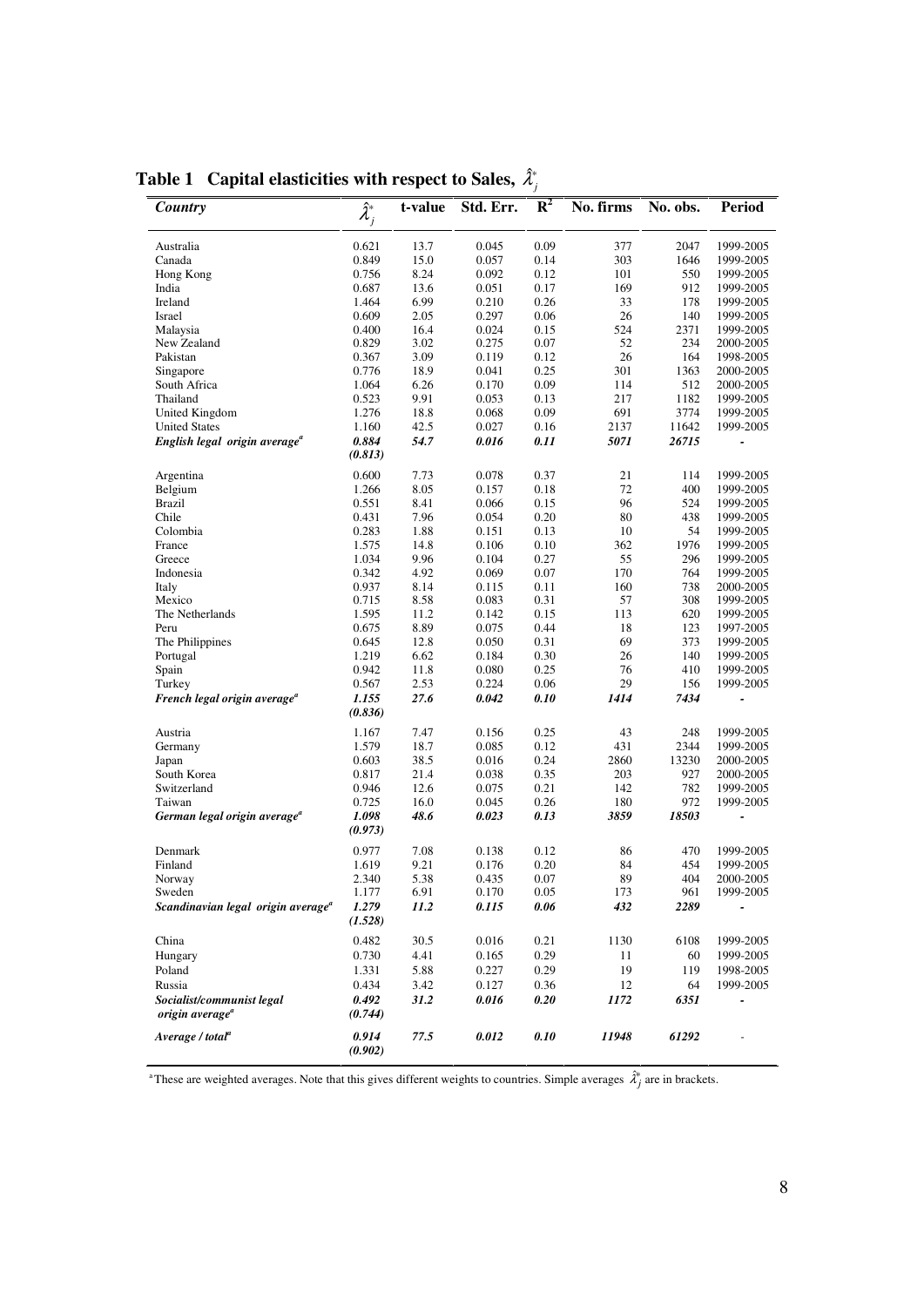| Table 2 | <b>Correlation Matrix</b> |
|---------|---------------------------|

|                        | $\hat{\tau}$<br>$\Lambda_i$ | Ownership<br>(mean) | Ownership<br>(median) | Family<br>ownership<br>$(10\%)$ | Family<br>ownership<br>$(20\%)$ | Property<br>rights | shareholder<br>protection | Law and<br>order | Log<br><b>GDP</b> | <b>GDP</b><br>growth | Marginal $q$ ,<br>$q_m$ |
|------------------------|-----------------------------|---------------------|-----------------------|---------------------------------|---------------------------------|--------------------|---------------------------|------------------|-------------------|----------------------|-------------------------|
| $\hat{\lambda}^*$      |                             |                     |                       |                                 |                                 |                    |                           |                  |                   |                      |                         |
| Ownership (mean)       | $-0.27$                     |                     |                       |                                 |                                 |                    |                           |                  |                   |                      |                         |
| Ownership (median)     | $-0.32$                     | 0.96                |                       |                                 |                                 |                    |                           |                  |                   |                      |                         |
| Family ownership (10%) | $-0.48*$                    | $0.53*$             | $0.59*$               |                                 |                                 |                    |                           |                  |                   |                      |                         |
| Family ownership (20%) | $-0.49*$                    | $0.54*$             | $0.57*$               | $0.95*$                         |                                 |                    |                           |                  |                   |                      |                         |
| Property rights        | $0.43*$                     | $-0.51*$            | $-0.55$               | $-0.60*$                        | $-0.61*$                        |                    |                           |                  |                   |                      |                         |
| shareholder protection | $-0.20$                     | $-0.21$             | $-0.20$               | $-0.30$                         | $-0.29$                         | $-0.10$            |                           |                  |                   |                      |                         |
| Law and order          | $0.61*$                     | $-0.44*$            | $-0.46*$              | $-0.54*$                        | $-0.61*$                        | $0.74*$            | $-0.17$                   |                  |                   |                      |                         |
| Log GDP                | 0.16                        | $-0.54*$            | $-0.54*$              | $-0.34$                         | $-0.38*$                        | 0.19               | $-0.02$                   | $0.41*$          |                   |                      |                         |
| GDP growth             | $-0.34*$                    | $-0.26$             | $-0.22$               | 0.27                            | 0.30                            | 0.17               | 0.10                      | $-0.17$          | 0.03              |                      |                         |
| Marginal $q, q_m$      | 0.12                        | $-0.40*$            | $-0.47*$              | $-0.19$                         | $-0.17$                         | $0.44*$            | $0.33*$                   | 0.24             | 0.28              | 0.28                 |                         |
| $\hat{\eta}_j$         | $0.53*$                     | $-0.32$             | $-0.34$               | $-0.38$                         | $-0.50*$                        | $0.59*$            | $-0.03$                   | $0.71*$          | $0.44*$           | $-0.48*$             | $-0.13$                 |

Note: \* indicates significance at 5 percent.  $\hat{\eta}_j$  is estimated by Wurgler (2000). Marginal *q* from Gugler et al. (2004).